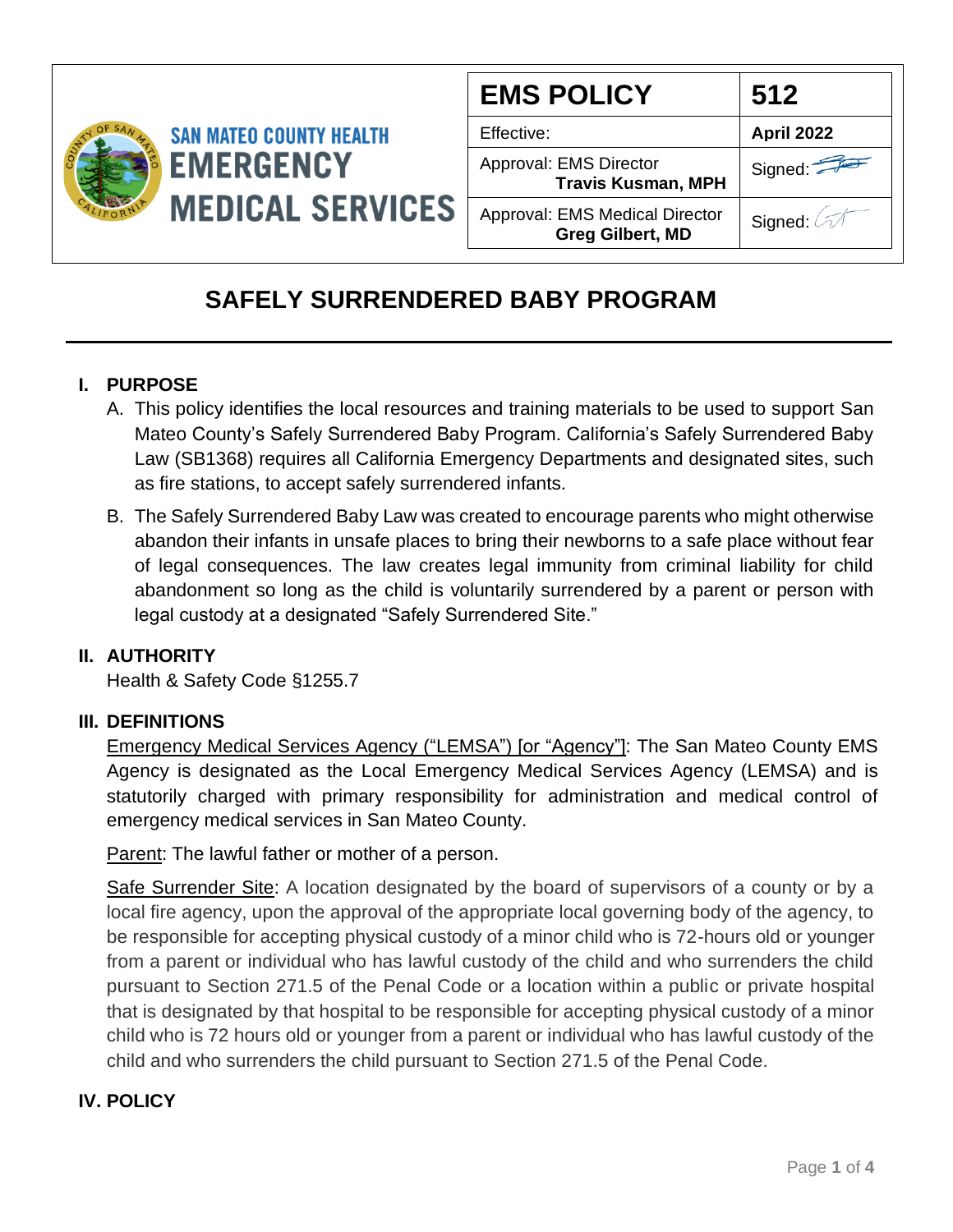

| <b>EMS POLICY</b>                                                | 512        |
|------------------------------------------------------------------|------------|
| Effective:                                                       | April 2022 |
| Approval: EMS Director<br><b>Travis Kusman, MPH</b>              | Signed:    |
| <b>Approval: EMS Medical Director</b><br><b>Greg Gilbert, MD</b> | Signed: A  |

- A. All EMS personnel will be trained in the roles and responsibilities of the San Mateo County Safely Surrendered Baby Program using the standardized county-wide training. The standardized curriculum supports EMS, Emergency Department, and Labor and Delivery personnel in the proper intake and notification procedures during a Safe Surrender.
- B. Designated Safely Surrender Sites will have appropriate signage and a reliable process to store and replace newborn safe surrender kits.
- C. The San Mateo County Board of Supervisors has designated all local fire stations, except those stations staffed by volunteers (i.e., La Honda, Kings Mountain, and Loma Mar), as "safe-surrendered sites" for babies.
- D. Fire station responsibilities:
	- 1. Each designated fire station should display the official Safe Surrender sign.
	- 2. Each fire station will keep on hand a minimum of twelve (12) Safe Surrender brochures explaining how to reclaim a surrendered newborn within the allowed 14-day period. These brochures can be obtained from San Mateo County Human Services Agency.
	- 3. Safe Surrender packets can be obtained from the JPA EMS supervisor. Each packet shall contain:
		- a. Written procedure for accepting the newborn;
		- b. One coded ankle identification bracelet for the newborn;
		- c. One coded identification bracelet for the adult who is surrendering the newborn;
		- d. Safe Surrender newborn medical questionnaires, one in English and one in Spanish; and
		- e. Safe Surrender fact sheets, one in English and one in Spanish.
	- 4. Each fire station will keep on hand at least five (5) Safe Surrender packets.

### **V. PROCEDURE**

- A. When accepting an infant:
	- 1. Welcome the person surrendering the infant. Do not be judgmental as this is likely an emotional and difficult time for the person.
	- 2. Assess infant for immediate medical needs and treat as necessary. If the infant appears to have an urgent medical condition contact Public Safety Dispatch ("PSC") immediately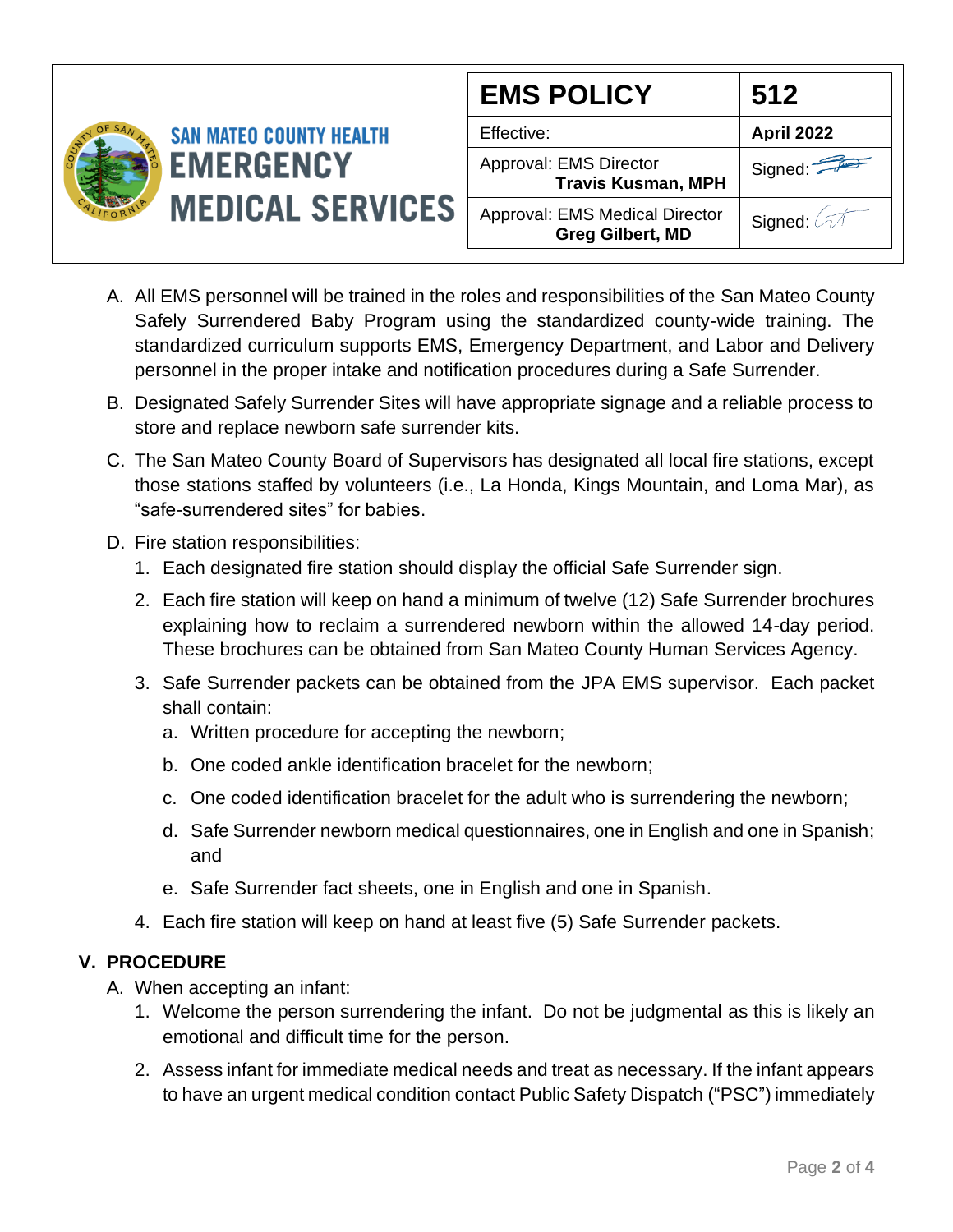

| <b>EMS POLICY</b>                                                | 512               |
|------------------------------------------------------------------|-------------------|
| Effective:                                                       | <b>April 2022</b> |
| Approval: EMS Director<br><b>Travis Kusman, MPH</b>              | Signed:           |
| <b>Approval: EMS Medical Director</b><br><b>Greg Gilbert, MD</b> | Signed: 2         |

for a 9-1-1 ambulance response. Do not delay treating the infant to complete the next steps.

- 3. Place the smaller coded ankle bracelet on the infant and record the code on a prehospital patient care record.
- 4. Give the surrendering person the:
	- a. Larger coded identification bracelet
	- b. postage prepaid envelope
	- c. Safe Surrender newborn medical questionnaire (*available in English and Spanish*)
	- d. Safe Surrender fact sheet
- 5. If the surrendering person seems willing, assist her/him with completing the medical questionnaire. Give the completed questionnaire to the transporting ambulance crew to be taken to the hospital with the infant.
- 6. Contact Public Safety Communications and request a 9-1-1 ambulance to respond to your location.
- 7. Notify San Mateo County Child Protective Services ("CPS") at (800) 632-4615 or (650) 595-7922. Be prepared to describe any evidence of abuse.
- 8. The ambulance crew will transport the infant to the closest hospital for medical evaluation. The ambulance crew will notify the fire service paramedic that accepted the infant of the receiving hospital.
- 9. Fire service personnel will notify the Battalion Chief and the JPA EMS Supervisor as soon as possible.
- 10.The JPA EMS Supervisor will notify on-call EMS Duty Officer.
- 11.If the adult returns to the Fire Station to reclaim the child, fire service personnel will provide the adult with an informational brochure from CPS about how to reclaim the child within the allowed 14-day period.

### **VI. REQUESTING ADDITIONAL SAFELY SURRENDER KITS**

EMS personnel who need additional Safely Surrender kits for their station should request such from their direct supervisor. EMS provider agencies who need to order additional Safely Surrender kits may be requested directly from the California Office of Child Abuse Protection